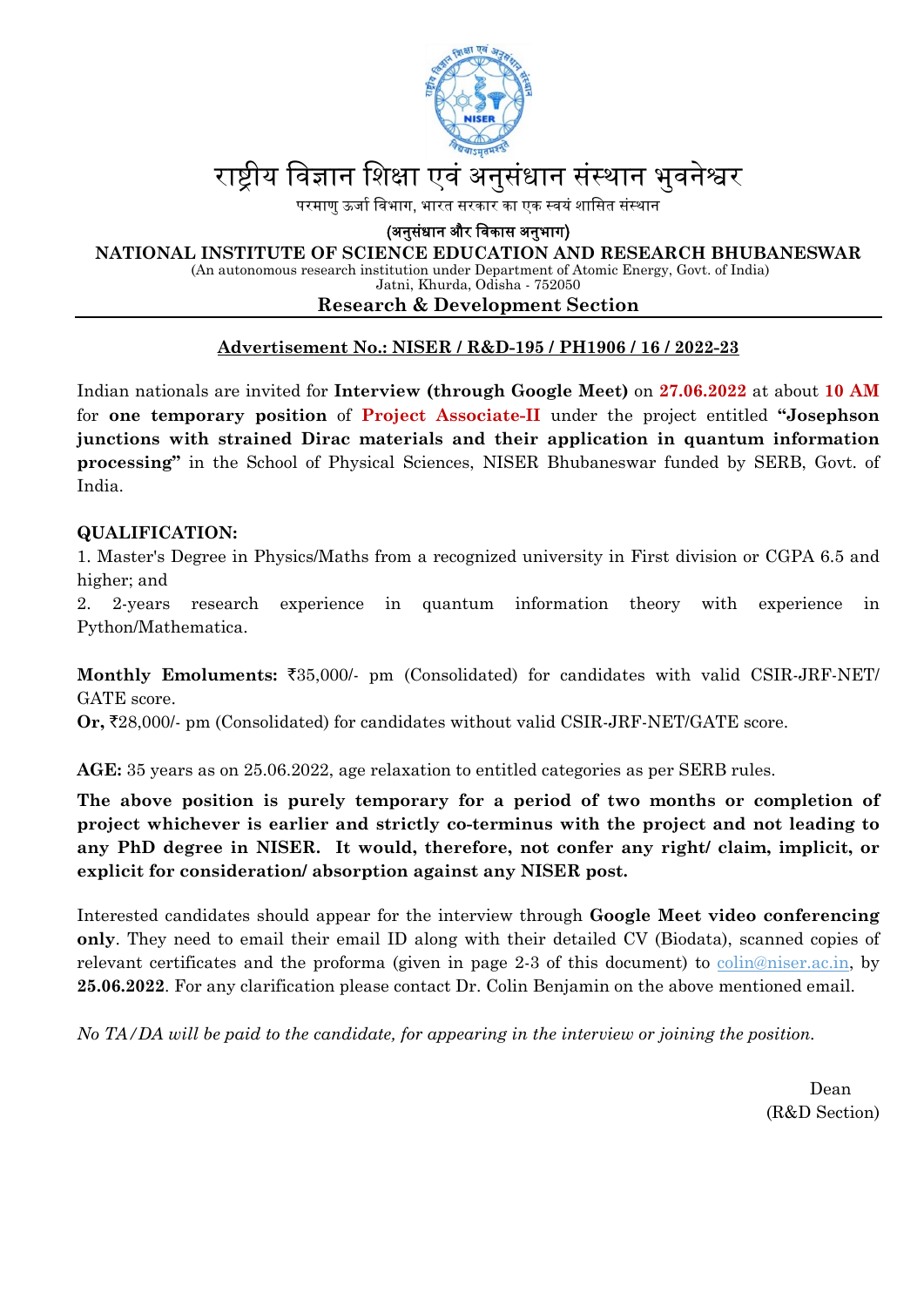

# राष्ट्रीय विज्ञान शिक्षा एवं अनुसंधान संस्थान भुवनेश्वर

परमाणु ऊर्जा विभाग, भारत सरकार का एक स्वयं शासित संस्थान

(अनुसंधान और विकास अनुभाग)

**NATIONAL INSTITUTE OF SCIENCE EDUCATION AND RESEARCH BHUBANESWAR** 

 (An autonomous research institution under Department of Atomic Energy, Govt. of India) Jatni, Khurda, Odisha - 752050

#### **Research & Development Section**

\_\_\_\_\_\_\_\_\_\_\_\_\_\_\_\_\_\_\_\_\_\_\_\_\_\_\_\_\_\_\_\_\_\_\_\_\_\_\_\_\_\_\_\_\_\_\_\_\_\_\_\_\_\_\_\_\_\_\_\_\_\_\_\_\_\_\_\_\_\_\_\_\_\_\_\_\_\_\_\_\_\_\_\_\_\_\_\_\_

िवज्ञापन संख्या : **NISER / R&D-195 / PH1906 / 16 / 2022-23**  भर्ती के लिए आवेदन पत्र

Application for recruitment to the post of **Project Associate - II**

*Paste your recent colour passport photograph* 

1. पूरा नाम (स्पष्ट अक्षरों में) | Full Name (In Block Letters):

|                                                                                       | 2.   पिता / पति का नाम     Father's / Husband's Name:____________________________     |                                                                                                                      |  |  |  |  |
|---------------------------------------------------------------------------------------|---------------------------------------------------------------------------------------|----------------------------------------------------------------------------------------------------------------------|--|--|--|--|
|                                                                                       | 3. जन्मतिथि   Date of Birth                                                           | <u> 1989 - Johann Stein, mars an t-Amerikaansk ferskeiz (* 1918)</u>                                                 |  |  |  |  |
|                                                                                       | 4. उम्र   Age as on (दिनांक $25.06.2022$ )                                            |                                                                                                                      |  |  |  |  |
|                                                                                       | 5. पत्राचार के लिए डाक का पता                                                         | <u> 1989 - Johann John Stone, markin film yn y brening yn y brening yn y brening yn y brening y brening yn y bre</u> |  |  |  |  |
|                                                                                       | Postal Address for Correspondence                                                     |                                                                                                                      |  |  |  |  |
|                                                                                       |                                                                                       |                                                                                                                      |  |  |  |  |
|                                                                                       |                                                                                       |                                                                                                                      |  |  |  |  |
|                                                                                       | 6. स्थाई पता   Permanent Address                                                      | <u> 1989 - Johann Stein, mars an deutscher Stein und der Stein und der Stein und der Stein und der Stein und der</u> |  |  |  |  |
|                                                                                       |                                                                                       |                                                                                                                      |  |  |  |  |
|                                                                                       |                                                                                       |                                                                                                                      |  |  |  |  |
|                                                                                       |                                                                                       |                                                                                                                      |  |  |  |  |
|                                                                                       | 7. (a) कॉन्टैक्ट नं   Contact No.                                                     | <u> 1989 - Johann Barn, mars eta bainar eta idazlea (</u>                                                            |  |  |  |  |
|                                                                                       | (b) ई-मेल   E-mail                                                                    | <u> 1989 - Andrea Station, Amerikaansk politiker (d. 1989)</u>                                                       |  |  |  |  |
|                                                                                       | 8. क्या अ.जा./ अ.ज.जा./अ.पि.व./ शा.वि. में आते हैं ?                                  | <u> 1980 - Johann Barbara, martin a</u>                                                                              |  |  |  |  |
|                                                                                       | Whether belongs to SC/ST/OBC/PWD                                                      |                                                                                                                      |  |  |  |  |
| (जाति प्रमाण-पत्र का नकल संलग्न किया जावे   Copy of Caste Certificate to be enclosed) |                                                                                       |                                                                                                                      |  |  |  |  |
|                                                                                       | 9. क्या CSIR-UGC NET / GATE में योग्य हैं ?<br>Whether CSIR-UGC NET / GATE qualified? |                                                                                                                      |  |  |  |  |
| (प्रमाण-पत्र का नकल संलग्न किया जावे   Copy of the Certificate to be enclosed)        |                                                                                       |                                                                                                                      |  |  |  |  |
|                                                                                       | Page 2 of 3                                                                           |                                                                                                                      |  |  |  |  |